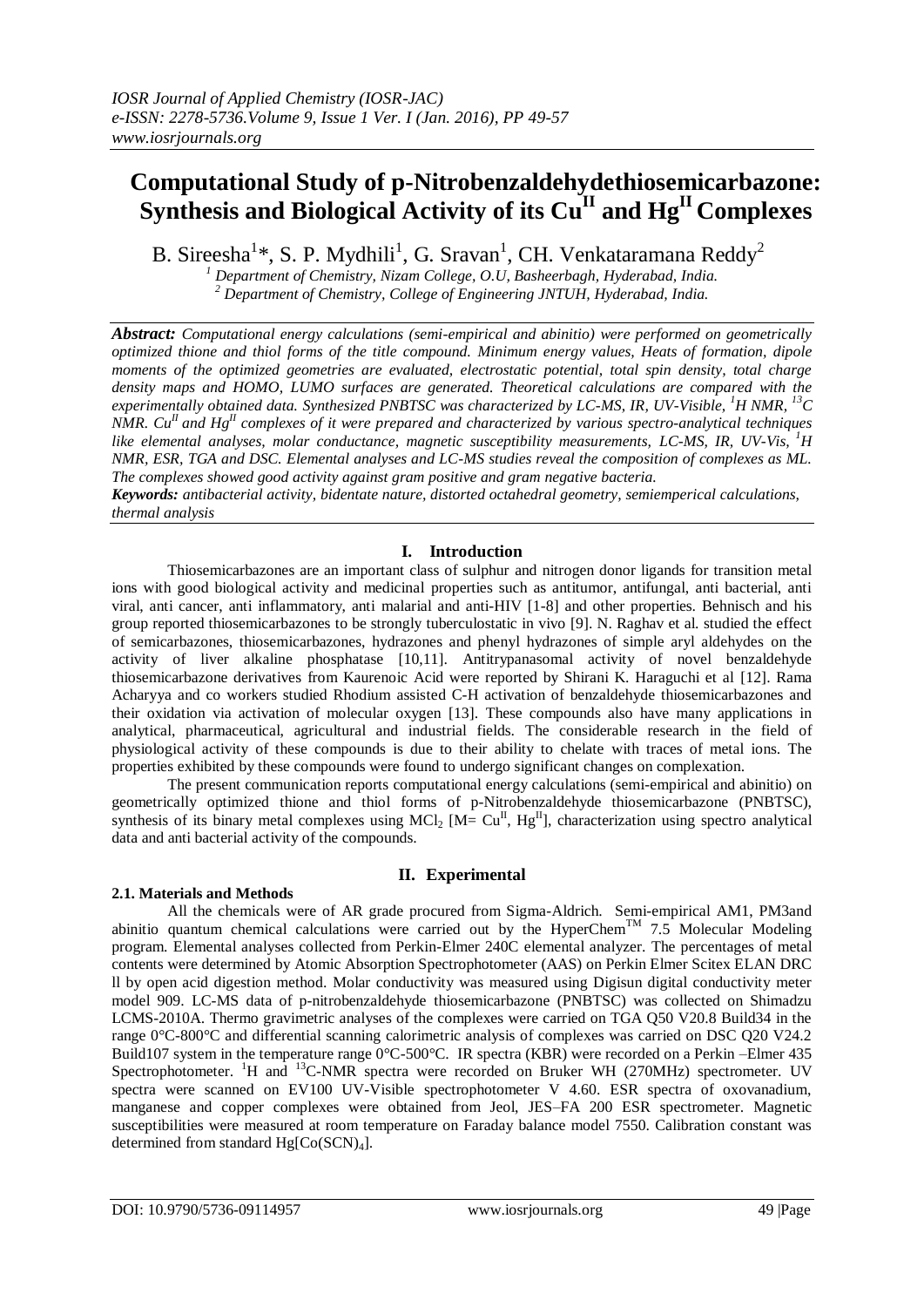### **2.2. Synthesis of PNBTSC**

PNBTSC (Fig:1) was synthesized by dissolving equimolar solutions of thiosemicarbazide (0.01M) in hot water and p–nitrobenzaldehyde (0.01M) in 35 ml of methanol and refluxing the mixture for four hours. The yellow solid obtained was filtered and washed thoroughly with water. Purity of the compound was checked by TLC. Recrystallised from ethanol. M.P-210°C-212°C.



Fig 1: Structure of p-Nitrobenzaldehyde thiosemicarbazone

Elemental Analysis for C<sub>8</sub>H<sub>8</sub>N<sub>4</sub>O<sub>2</sub>S: Found (Calcd) %: C, 42.43(42.7); H, 3.82(3.85); N, 24.47(24.87); S, 14.50(14.24); IR (KBr, cm<sup>-1</sup>): 3491  $v_{NH}$ ; 3363  $v_{NH}$  (asymmetric and symmetric stretching of NH<sub>2</sub>); 3286  $v_{NH}$ ; 1589  $v_{C=N}$ ; 1000  $v_{N-N}$ ; 819  $v_{C=S}$ ; <sup>1</sup>H NMR (DMSO-d<sub>6</sub>, δ, ppm): δ 11.68 [s, 1H, N-N-**H**]; δ 8.43[(s, 1H, N-**H**]; 8.25 [s, 1H, N-**H**]; 8.13 [s, 1H, **H**-C=N]; 7.97-8.45 [m, 4H, aromatic-C-**H**]; <sup>13</sup>C NMR in DMSO-d<sub>6</sub> (δ, ppm): 178.5 (C<sub>12</sub>); 147.5 (C<sub>9</sub>); 140.7 (C<sub>1</sub>); 139.6 (C<sub>4</sub>); 128.1 (C<sub>3</sub>,C<sub>5</sub>); 123.7 (C<sub>2</sub>,C<sub>6</sub>). UV-Vis (DMSO, cm<sup>-1</sup>): 26666 (n→  $\pi^*$  of thiosemicarbazone moiety); 36429 ( $\pi \rightarrow \pi^*$  of thiosemicarbazone moiety); 38167 ( $\pi \rightarrow \pi^*$  of nitro group, benzene ring); 47169 ( $\pi \rightarrow \pi^*$  of benzene moiety); MS (APCI (+), (m/z):224.8[M]<sup>+</sup> ion peak.

#### **2.3. Synthesis of metal complexes**

To the hot ethanolic solution of the ligand, aqueous metal salt MCl<sub>2</sub> [M=Cu<sup>II</sup>, Hg<sup>II</sup>], solutions in 1:2 (M:L) molar ratio were added. Mixtures were refluxed for 6 to 8 hours. pH of the solutions were adjusted by the addition of few drops of ethanolic ammonium hydroxide solution. Solid complexes formed were filtered under hot condition, washed with hot methanol and water to remove unreacted ligand and metal salts respectively, then with petroleum ether and finally dried in vacuum [14].

### **2.4. Computational studies**

Thione and thiol forms of PNBTSC were built, their geometry optimization is performed and the orbital energy diagrams are generated using Hyperchem 7.5. The total energy, heat of formation and dipole moment of the optimized geometries are calculated. Electrostatic potential, total spin, total charge densities were mapped. Highest occupied molecular orbital (HOMO), Lowest unoccupied molecular orbital (LUMO) have been generated. Important physical parameters like energies of HOMO and LUMO, their gap, hardness(n), ionisation potential(IP), and electron affinity(EA) that are important for studying chemical reactivity and biological properties are calculated [15,16]. Electrostatic potential mapping, reveal the reactive sites on the molecules [17,18]. Theoretically calculated UV and IR data have been compared with experimental results.

### **2.5. Biological Activity**

Biological activity of all the complexes was tested using Kirby-Bauer disc diffusion method. 0.10ml of test bacteria [Staphylococcus aureus, Bacillus subtilis (gram positive), Escherichia coli, Klebsiella pneumonia (gram negative)] was spread over the surface of nutrient agar. Sterile discs of 5mm diameter dipped in DMSO solutions of test samples are placed at equidistance. The potency of all the samples tested was 1000 µg/disc. Capacity of the disc is 5µl of the sample. DMSO was taken as control which has no antibacterial activity. Gentamycin was used as standard. Zone of inhibition was recorded after incubation for 24hrs at 37°C. All these tests were run in triplicates and are averaged [1].

## **3.1. Computational Study of PNBTSC**

### **III. Results and Discussion**

To understand the stability and reactivity of PNBTSC, semi-empirical (AM1& PM3) and abinitio studies have been carried out. Thione and thiol forms of PNBTSC were built, preoptimized with molecular mechanics (AMBER) and then optimized more accurately with AM1 and PM3 semiemperical calculations. Single point energy, heat of formation and dipole moment of the optimized geometries were calculated using quantum mechanics and are presented in Table 1.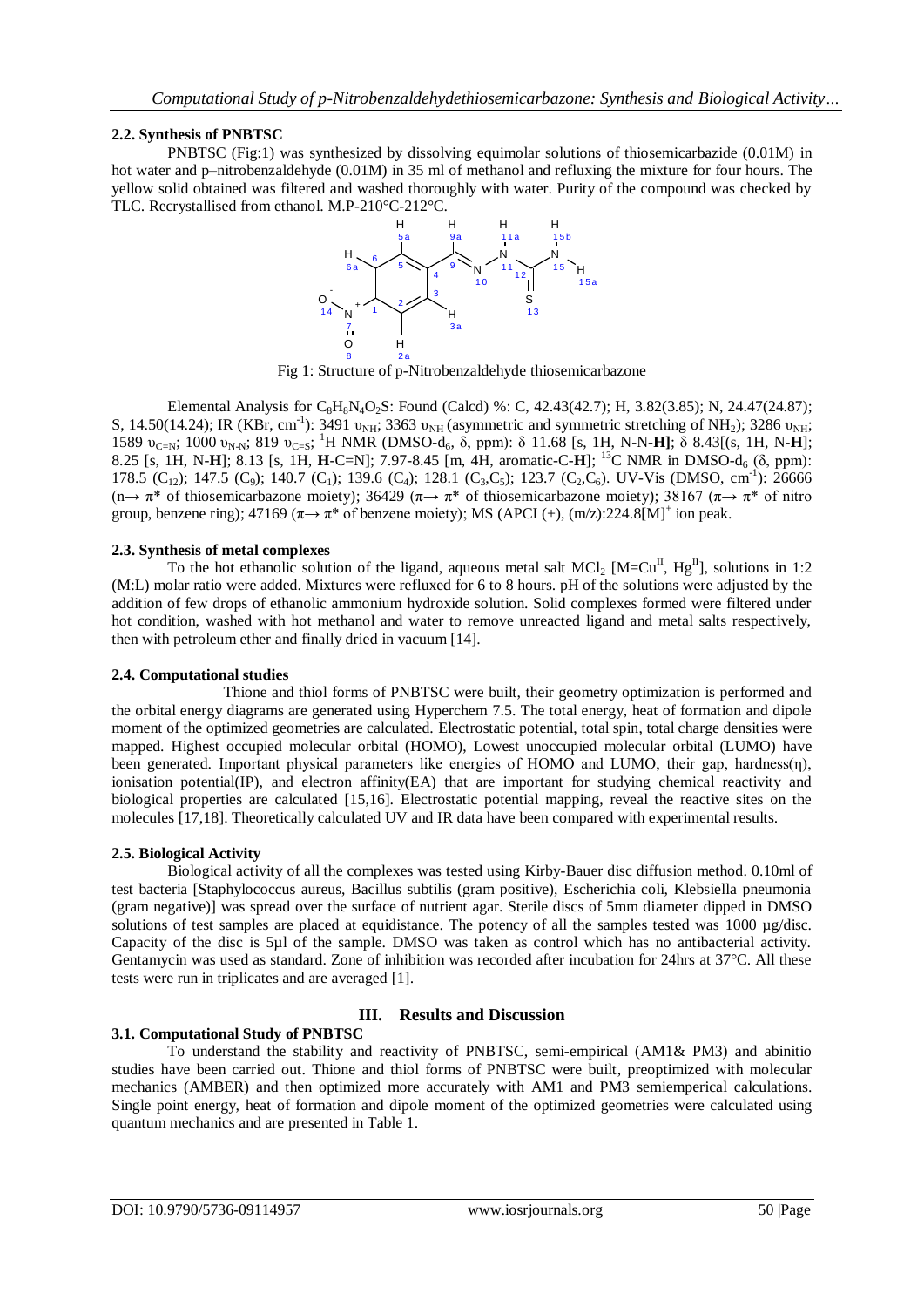

Fig 2: Tautomers of PNBTSC

| Table: 1 Molecular Properties of PNBTSC |            |                 |            |                 |            |                 |
|-----------------------------------------|------------|-----------------|------------|-----------------|------------|-----------------|
| <b>Molecular Properties</b>             | Thione     |                 | Thiol-1    |                 | Thiol-2    |                 |
|                                         | AM1        | PM <sub>3</sub> | AM1        | PM <sub>3</sub> | AM1        | PM <sub>3</sub> |
| Single Point Energy<br>(kcal/mol)       | $-2304.44$ | $-2258.56$      | $-2302.39$ | $-2323.22$      | $-2293.92$ | $-2264.99$      |
| Heat of formation<br>(kcal/mol)         | 117.00     | 105.24          | 119.05     | 98.22           | 127.53     | 153.36          |
| Dipole Moment<br>(Debye)                | 10.77      | 11.64           | 9.79       | 10.59           | 6.82       | 8.25            |

The lower energies indicate that both thione and thiol forms of the compound are stable. Close proximity in energies of thione and thiol forms indicate the possibility of co-existence of both the forms. Calculated dipole moment values indicate more polar nature.

### **3.1.1. FMO Analysis**

Analysis of HOMO and LUMO of the chemical compounds play an important role in understanding its chemical reactivity. Ionization energy (IE), electron affinity (EA) and hardness can be expressed as  $- E_{HOMO}$ ,  $E_{LUMO}$  and 1/2 (E  $_{HOMO}$ - E  $_{LUMO}$ ) respectively [15,16] and are shown in Table 2. A system with large gap between HOMO and LUMO will be less reactive and is harder in nature. In the present study, this gap is between 3.8 to7.54 ev indicating stability and hardness of the molecule in all the three forms also supported by their ionization energy.

|                                                          |          | $\sim$          |          |                 | ັ້       |                 |
|----------------------------------------------------------|----------|-----------------|----------|-----------------|----------|-----------------|
| Energies                                                 |          | Thione          |          | Thiol -1        |          | Thiol-2         |
|                                                          | AM1      | PM <sub>3</sub> | AM1      | PM <sub>3</sub> | AM1      | PM <sub>3</sub> |
| $E_{HOMO}(ev)$                                           | $-8.573$ | $-6.564$        | $-9.211$ | $-9.137$        | $-9.508$ | $-7.514$        |
| $E_{LUMO}(ev)$                                           | $-1.803$ | $-2.756$        | $-1.671$ | $-1.686$        | $-1.744$ | $-3.482$        |
| $E_{HOMO}$ - $E_{LUMO}$ (ev)                             | 6.77     | 3.808           | 7.54     | 7.451           | 7.764    | 4.032           |
| Hardness= $1/2$ (E <sub>HOMO</sub> - E <sub>LUMO</sub> ) | 3.385    | 1.904           | 3.77     | 3.725           | 3.882    | 2.016           |
| I.E= $-E_{HOMO}$                                         | 8.573    | 6.564           | 9.211    | 9.137           | 9.137    | 7.514           |
| $EA$ = $E$ $L$ $U$ $MO$                                  | 1.803    | 2.756           | 1.671    | 1.686           | 1.744    | 3.482           |

**Table: 2** Comparison of HOMO–LUMO energy, hardness, ionization energy, electron affinity

 The optimized structures of thione-thiol forms, electrostatic potential, electron density mappings and the generated molecular orbital energy diagrams - HOMO, LUMO in AM1and PM3 methods are presented in Fig:3. Electrostatic potential mapping gives information about the reactivity of the molecule with nucleophilic/electrophilic reagents. From the electrostatic potential mapping violet region around oxygen and nitrogen atoms with imine linkages indicate negative ESP, hence more susceptible to electrophilic attack by a suitable molecule.

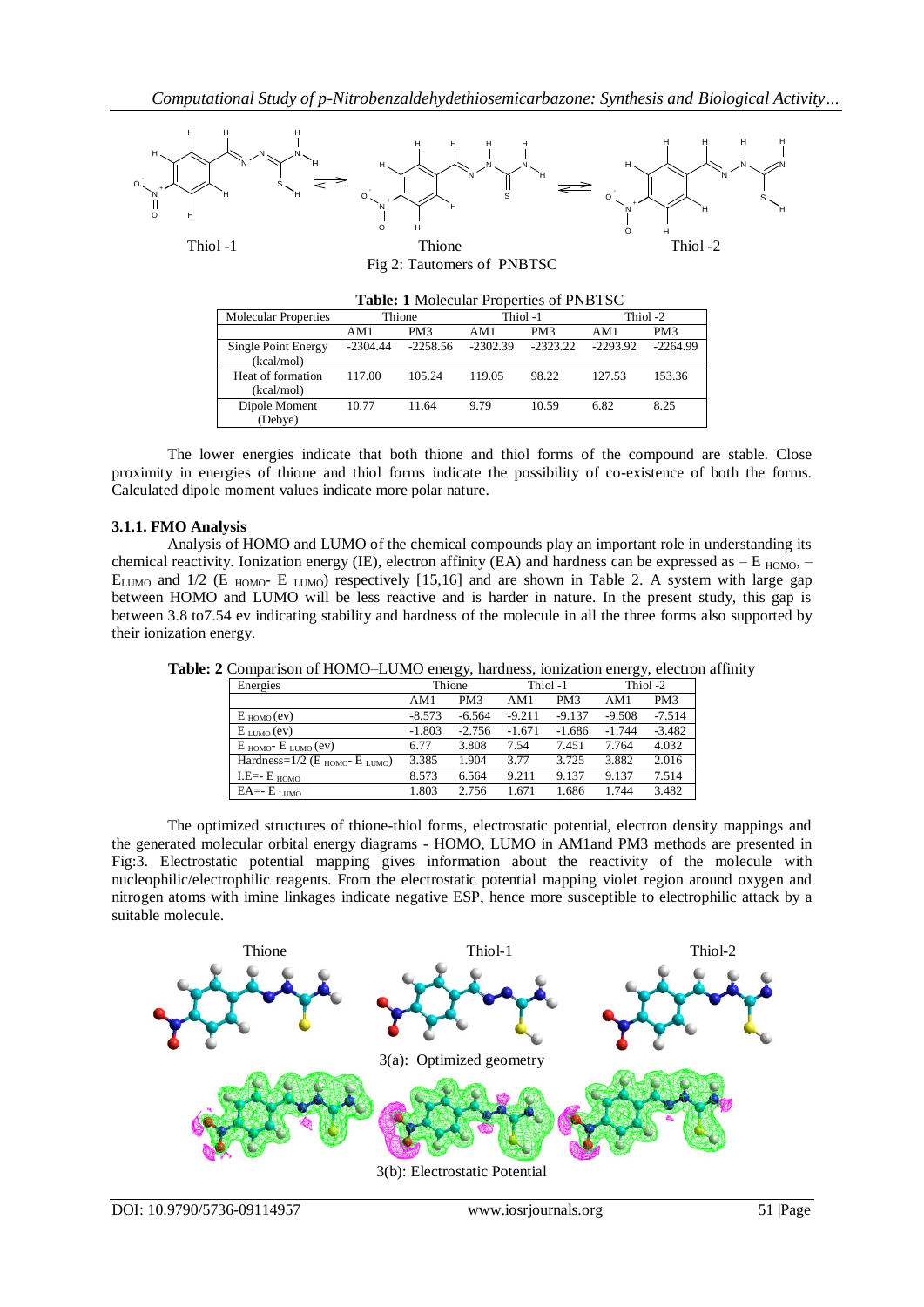

Fig 3(a-f): Molecular graphs of PNBTSC

### **3.1.2. QSAR Studies**

QSAR studies helps to recognize and compute the physico chemical properties of a drug and its effect on biological activity. The most common physico chemical properties include hydrophilic, electronic and steric nature. Hydrophobic character of a drug is crucial in identifying its ease in crossing the cell membrane and its interaction with the receptor. It is measured in terms of partition coefficient.

Partition coefficient = Conc. of drug in octanol / Conc. of drug in aqueous solution (1)

 By plotting log p vs log 1/concentration, it is possible to correlate drug with biological activity. In general, drugs with log p nearly 3.0 have greater chance of being absorbed, higher than 4.0 require lipid formulations and less than 2.0 shows both hydrophilic and hydrophobic character and are difficult to formulate. From log p values of the ligand (Table: 3) in thione and thiol forms it can be understood that ligand possess good penetrating capability into cell membrane and inturn has considerable biological activity [19].

| Table: 3 QSAR Properties         |          |          |          |  |  |  |  |  |
|----------------------------------|----------|----------|----------|--|--|--|--|--|
| Properties (Abinitio)            | Thione   | Thiol-1  | Thiol -2 |  |  |  |  |  |
| Partial charge                   | 0.00e    | 0.00e    | 0.00e    |  |  |  |  |  |
| Surface area (approx) $(A^{02})$ | 383.03   | 404.45   | 384.63   |  |  |  |  |  |
| Surface area (grid) $(A^{02})$   | 414.34   | 417.97   | 415.78   |  |  |  |  |  |
| Volume $(A^{03})$                | 641.04   | 645.16   | 642.33   |  |  |  |  |  |
| Hydration energy (K.cal/mol)     | $-20.20$ | $-21.67$ | $-18.53$ |  |  |  |  |  |
| Log P                            | 2.35     | 2.64     | 2.81     |  |  |  |  |  |
| Refractivity $(A^{03})$          | 61.69    | 60.34    | 60.22    |  |  |  |  |  |
| Polarizability $(A^{03})$        | 22.83    | 22.16    | 22.16    |  |  |  |  |  |
| Mass (amu)                       | 224.24   | 224.24   | 224.24   |  |  |  |  |  |

### **3.1.3. Comparison of theoretical calculations with experimental data**

Theoretically obtained UV and IR data using AM1 and PM3 methods have been compared with experimental data in Tables 4 and 5. Vibrational frequencies of three forms of the Schiff base were calculated. Some vibrations found in the experimental spectra (solid phase) of thione form could not be identified in the simulated equivalent and therefore, have been omitted. This may be due to anharmonicity, intermolecular interaction, an approximation treatment of electron correlation effects and the limited basis sets. The correlation coefficient (cc) values for AM1 and PM3 semi-empirical methods are 0.982 and 0.994 respectively for thione form of PNBTSC. It is apparent from these values that PM3 semi-empirical method gives more satisfactory correlation between experimental and calculated vibrational frequencies.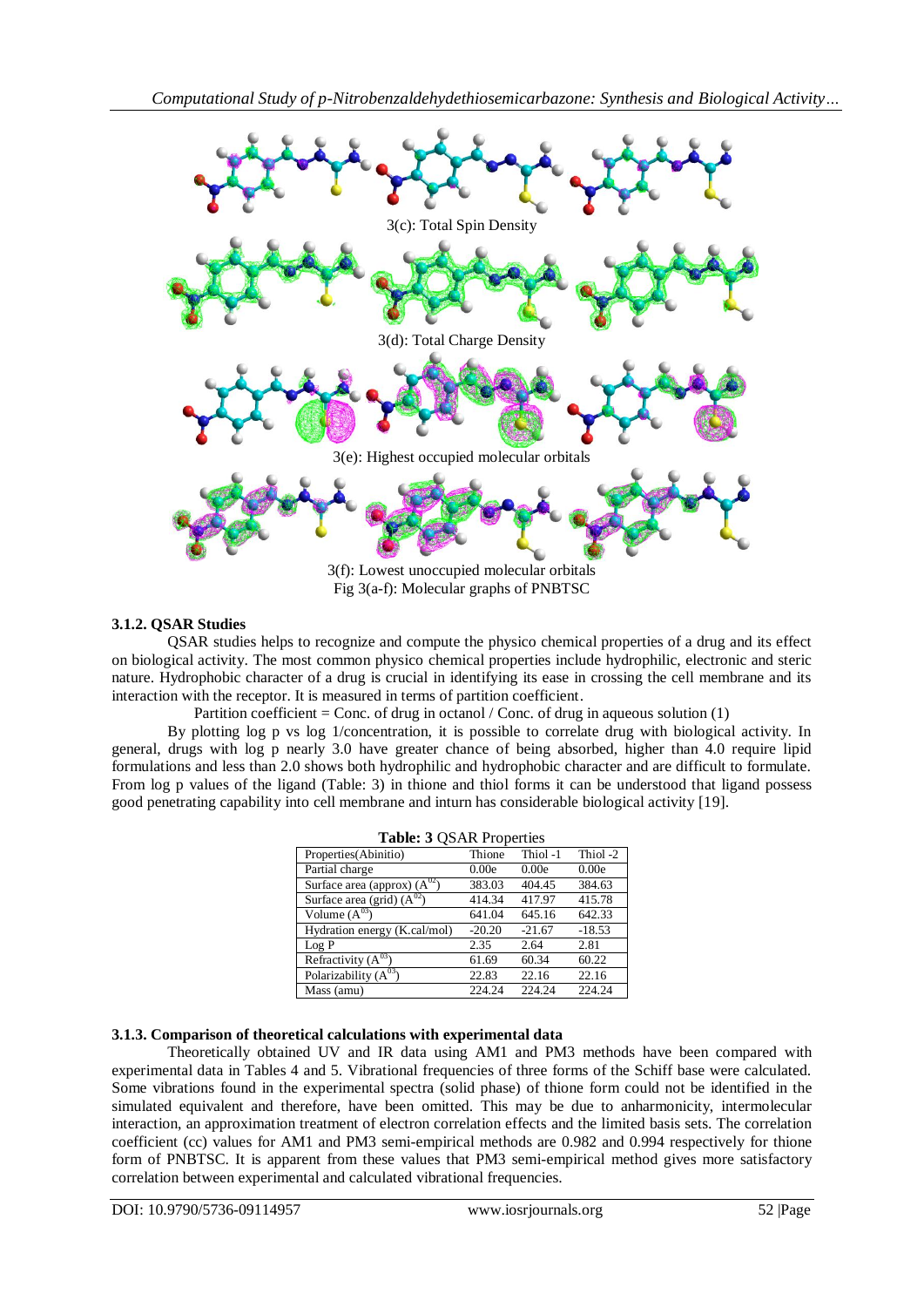| <b>Table.</b> $\rightarrow$ Comparison of $\cup$ $\vee$ data |       |        |                 |        |                 |        |                 |
|--------------------------------------------------------------|-------|--------|-----------------|--------|-----------------|--------|-----------------|
| Assignment                                                   |       | Thione |                 |        | Thiol-1         |        | Thiol-2         |
|                                                              | Exp   | AM1    | PM <sub>3</sub> | AM1    | PM <sub>3</sub> | AM1    | PM <sub>3</sub> |
| $\pi \rightarrow \pi^*$                                      | 212.5 | 204.21 | 224.67          | 212.95 | 215.29          | 213.86 | 216.4           |
| $\pi \rightarrow \pi^*$                                      | 262.0 | 259.19 | 249.69          | 275.47 | 295.53          | 281.81 | 283.31          |
| $\pi \rightarrow \pi^*$                                      | 274.5 | 324 44 | 283.28          | 286.19 | 318.11          | 292.03 | 298.43          |
| $n \rightarrow \pi^*$                                        | 375.0 |        | 353.45          |        |                 |        |                 |

| Assignment            |           | Thione    |                 |           | Thiol-1         | Thiol-2   |
|-----------------------|-----------|-----------|-----------------|-----------|-----------------|-----------|
| Stretching vibration  | Exp       | AM1       | PM <sub>3</sub> | AM1       | PM <sub>3</sub> | AM1       |
| $\nu$ N-H (thioamide) | 3363      | 3354      | 3297            | 3344      | 3328            | 3436      |
| $v$ N-H(imine)        | 3286      | 3443      | 3144            | ----      | ----            | 3436      |
| $\n  v C-H$ aromatic  | 3092-2804 | 3323      | 3188            | 3327,3319 | 3187.3178       | 3331      |
| $v \mathbf{C} = N$    | 1589      | 1946      | 1709            | 1946,1860 | 1868.1759       | 1952,1886 |
| $\nu$ N-O             | 1525      | 1579      | 1413            | 1513      | 1402            | 1567      |
| $v$ Ar C=C            | 1514,1450 | 1726,1339 | 1688            | 1726,1587 | 1717,1501       | 1725,1520 |
| $v N-N$               | 1000      | 1458      | 1048            | 1446      | 1076            | 1418      |
| $vC=S$                | 819       | 766       | 769             | $---$     | ----            | ---       |
| $vS-H$                | ----      | ----      |                 | 1967      | 1569            | 1960      |
| $vC-S$                | ----      | ----      |                 | 626       | 600             | 660       |

#### **Table: 5** Comparison of IR data

 Reasonable deviations of calculated values from experimental values is due to the fact that theoretical calculations have been actually performed on single molecule in gaseous state contrary to the experimental values recorded in the presence of intermolecular interactions.

#### **3.2. Characterization of complexes**

All the complexes synthesized are coloured, amorphous, stable to air and moisture, soluble in DMSO and DMF. Elemental analyses data revealed the formation of 1:1 (M:L) ratio. Presence of chloride in complexes was identified from Volhard's test [20]. Physical properties of PNBTSC and its complexes are given in Table 6. Molar conductivity measurements were recorded in 1x10-3M DMSO solutions at room temperature. Low values (5 to 15 ohm<sup>-1</sup>cm<sup>2</sup> mol<sup>-1</sup>) indicate that the complexes are nonelectrolytes.

|                               |         |               |            |            | <b>Table.</b> 0 I hysical and mialytical Data of I FOTDED and its initial Complexes |         |         |                                                    |
|-------------------------------|---------|---------------|------------|------------|-------------------------------------------------------------------------------------|---------|---------|----------------------------------------------------|
| Compound                      | Colour  | M.P           | %C         | %H         | %N                                                                                  | %S      | %M      | Conductivity                                       |
|                               |         | $(^{\circ}C)$ | <b>Obs</b> | <b>Obs</b> | Obs                                                                                 | Obs     | Obs     | $(\Omega^{-1}$ cm <sup>2</sup> mol <sup>-1</sup> ) |
|                               |         |               | (Calcd)    | (Calcd)    | (Calcd)                                                                             | (Calcd) | (Calcd) |                                                    |
| <b>PNBTSC</b>                 | Shiny   | $210 -$       | 42.43      | 3.82       | 24.47                                                                               | 14.50   | ----    |                                                    |
|                               | Cream   | 212           | (42.70)    | (3.85)     | (24.87)                                                                             | (14.24) |         |                                                    |
|                               | Reddish | Dp            | 24.13      | 3.12       | 14.41                                                                               | 8.11    | 16.14   | 015                                                |
| [CuCl <sub>2</sub> (PNBTSC)]  | Brown   |               | (24.32)    | (3.04)     | (14.18)                                                                             | (8.11)  | (16.09) |                                                    |
| H <sub>2</sub> O <sub>2</sub> |         |               |            |            |                                                                                     |         |         |                                                    |
| [HgCl(PNBTSC)]                | Light   | Dp            | 19.03      | 2.46       | 10.74                                                                               | 6.44    | ----    | 005                                                |
| $H_2O$ <sub>3</sub>           | Cream   |               | (18.70)    | (2.53)     | (10.90)                                                                             | (6.23)  |         |                                                    |
|                               |         |               |            |            |                                                                                     |         |         |                                                    |

### **Table: 6** Physical and Analytical Data of PNBTSC and its Metal Complexes

#### **3.2.1. Liquid chromatograms**

Both the complexes showed single peak with retention time 0.551min indicating their purity.

#### **3.2.2. Mass Spectra**

ESI(+) spectrum of Cu<sup>II</sup>-PNBTSC(Fig:4a) showed molecular ion peak at m/z 395.5. A peak at m/z 288 is due to loss of two coordinated water molecules and two chloride ions. Peak at m/z 64 indicates metal ion with loss of [PNBTSC]<sup>+</sup> ion. Peak at m/z 512 in ESI(+) spectrum of  $Hg^{\text{II}}$ -PNBTSC(Fig:4b) correspond to its [M+1]<sup>+</sup> ion. Peak at 460 is due to loss of three water molecules. Peaks at m/z 246 and m/z 224 indicate [PNBTSC+Na]<sup>+</sup> and [PNBTSC-H]<sup>+</sup> respectively.



Fig 4(a&b): Mass spectra of complexes

DOI: 10.9790/5736-09114957 www.iosrjournals.org 53 |Page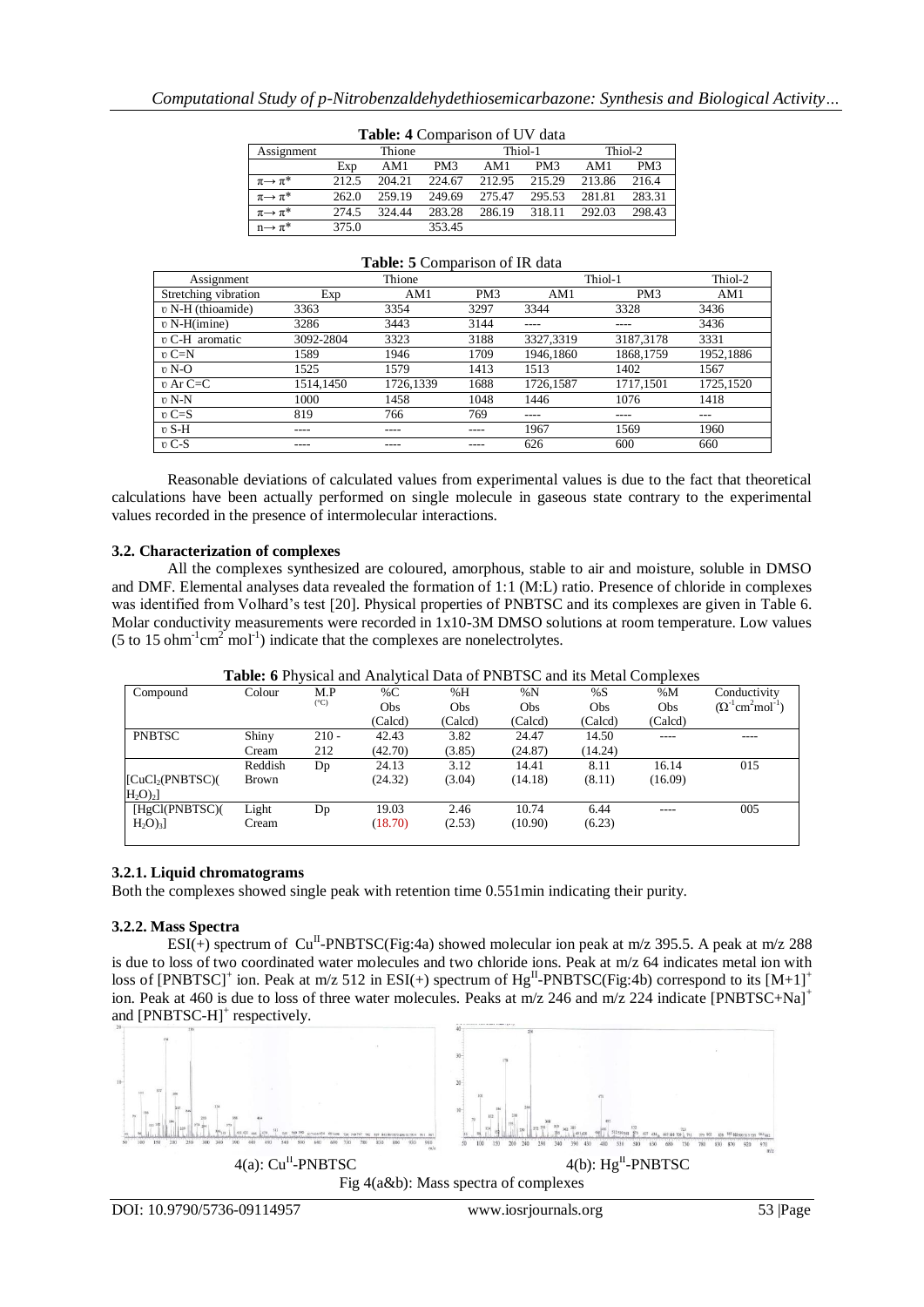### **3.2.3. Thermal Analysis**

Themo Gravimetric Analyses for the complexes were recorded at 0°C-800°C and Differential Scanning Calorimetric analyses at  $0^{\circ}$ C -500°C. TGA of Cu<sup>II</sup>-PNBTSC (Fig:5a) showed weight loss in four steps. Decomposition of 245°C -260°C (3%) indicates the loss of coordinated water molecules from the complex. Gradual weight loss in the range of 260°C-800°C is attributed to the decomposition of the ligand moiety. Residue (42.5%) corresponds approximately to CuO.



Fig 6(a&b): Differential Scanning Calorimetry of Complexes

Thermogram of Hg<sup>II</sup>-PNBTSC (Fig:5b) showed the weight loss in three steps. Weight loss in the temperature range of 200-250°C (7%) indicates the loss of three coordinated water molecules from the complex. The maximum weight loss in the range of 300°C-500°C in two steps is attributed to the stepwise decomposition of ligand and sudden weight loss till 800°C (10%) indicate decomposition of both ligand and metal moieties. The percentage residue left at 800°C for Cu<sup>II</sup>- PNBTSC and Hg<sup>II</sup>-PNBTSC complexes approximately coincides with the metal content expected from 1:1 composition of the complexes. DSC curves of the complexes (Fig 6a & 6b) showed exothermic peaks indicating various chemical changes occurring in the complexes accompanied by the energy release.

### **3.2.4. IR Spectra**

IR spectral data is useful to identify the potential donor sites of the ligand during complexation with the metal ions. IR spectra of  $Cu^{II}$  and  $Hg^{II}$  complexes of PNBTSC (Fig 7(a&b)) showed a broad trough ranging from υ3500cm<sup>-1</sup>-υ3100cm<sup>-1</sup> is attributed to coordinated water molecules in the complexes. This is also supported from TGA studies discussed earlier. The (C=N) stretching frequency of thiosemicarbazone moiety in PNBTSC observed at  $v1589$  cm<sup>-1</sup> is shifted to  $v1585$  cm<sup>-1</sup> in IR spectrum of Cu<sup>II</sup>-PNBTSC (Fig: 7a). This indicates coordination of azomethine nitrogen, supported by an increase in N-N stretching frequency. Shift of C=S band from  $v819$  cm<sup>-1</sup> of the ligand to  $v813$  cm<sup>-1</sup> suggest complexation of thione sulphur with Cu<sup>II</sup> metal ion. Thus PNBTSC acts as a bidentate ligand binding to metal with azomethine nitrogen and thione sulphur, forming five membered chelate.

A broad N-H (imine) band centered at  $v3286cm^{-1}$  in the ligand is lost in IR spectrum of Hg<sup>II</sup>- PNBTSC (Fig: 7b) and a new C=N at  $v1616cm^{-1}$  is observed along with  $v1581cm^{-1}$ . This shows loss of N-H proton via thione-thiol tautomerism in this complex. The decrease in C=N stretching from υ1589 cm<sup>-1</sup> to υ1581cm<sup>-1</sup>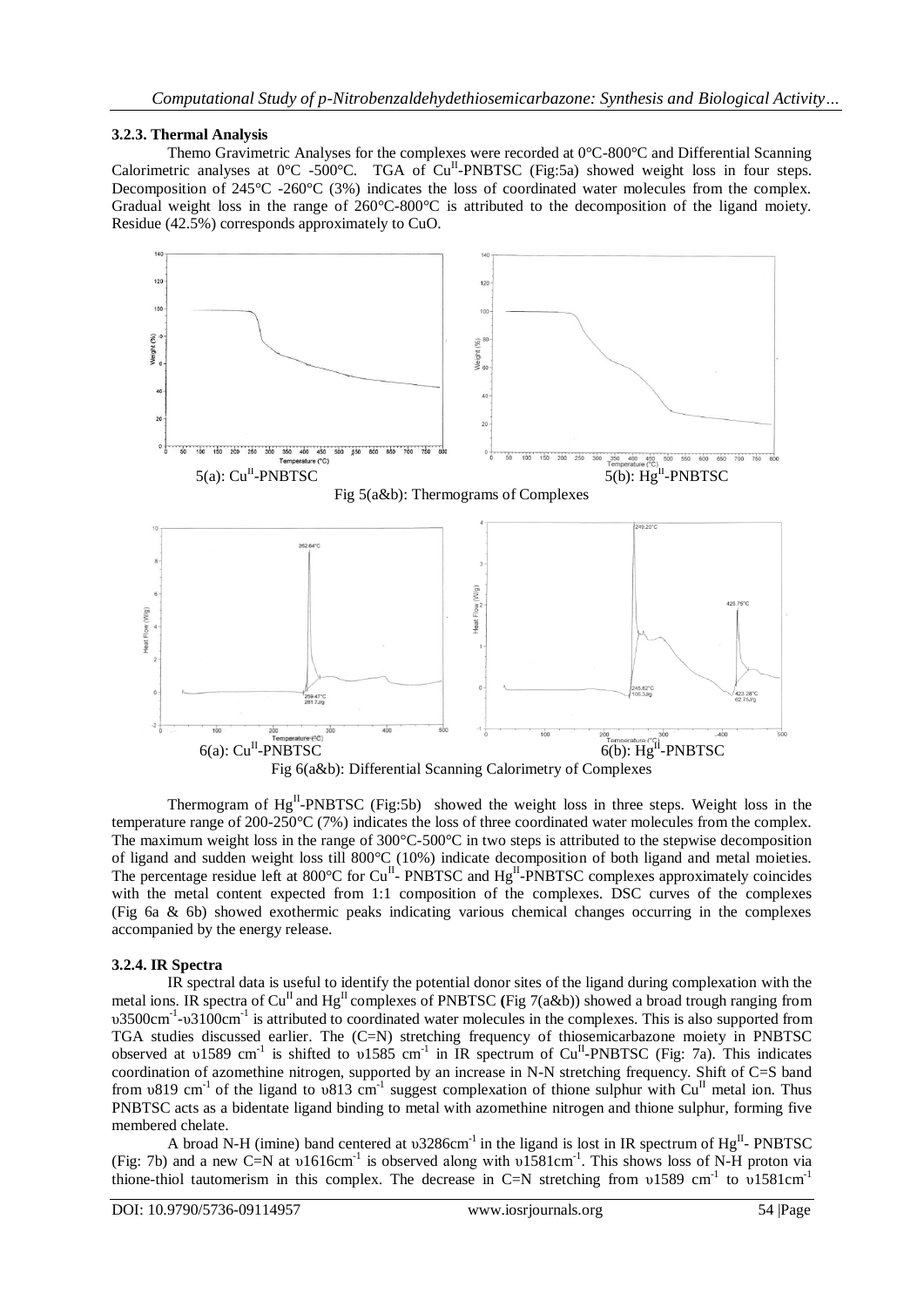indicating coordination of azomethine nitrogen, supported by an increase in N-N stretching frequency. The shift in the frequency due to C=S of the ligand from  $\overline{v}$ 819cm<sup>-1</sup> to  $v$ 806cm<sup>-1</sup> attributed to bond formation between sulphur and  $Hg^{\mathbf{II}}$  ion.





From the Far IR region of the spectra there is evidence for the presence of M-N (υ478cm<sup>-1</sup> to υ482cm <sup>1</sup>), M-Cl (υ315cm<sup>-1</sup> to υ318cm<sup>-1</sup>), M-OH<sub>2</sub> (υ440cm<sup>-1</sup>) bonds in the complexes. Comparative analyses of IR spectral data shows that the ligand is bidentate in nature with azomethine nitrogen and thione/thiolate sulphur as potential donor sites and can form five membered chelates with both the metals.

#### **3.2.5. <sup>1</sup>H NMR spectrum**

Peak at  $\delta$  11.68ppm that belongs to hydrazine proton in the spectrum of PNBTSC (Fig :8a) is absent in <sup>1</sup>H NMR spectrum of  $\hat{H}g^{II}$ -PNBTSC (Fig :8b). The characteristic signal of thiol proton at 4ppm [4] is also absent revealing the coordination of thiolate sulphur to  $Hg<sup>H</sup>$  ion.





### **3.2.6. UV-Vis spectrum**

In addition to the ligand chromophores, UV-Visible spectrum of  $Cu<sup>II</sup>$ -PNBTSC shows a broad shoulder like peak at 22,222cm<sup>-1</sup> that can be assigned to  ${}^2E_g \rightarrow {}^2T_2g$  transition expected for d<sup>9</sup> configuration with distorted octahedral geometry.

### **3.2.7. ESR spectrum**

The ESR spectrum of Cu<sup>II</sup>-PNBTSC in DMSO showed well resolved peaks at gl 2.23 and g<sup> $\perp$ </sup> 2.16, 2.09, 2.02. The greater values of gl suggest distortion from regular octahedral geometry and anisotropic environment around copper ion. The g $\leq$  2.3 indicate covalent nature of Cu-L bond. Both g| and g  $\perp$  >2.0023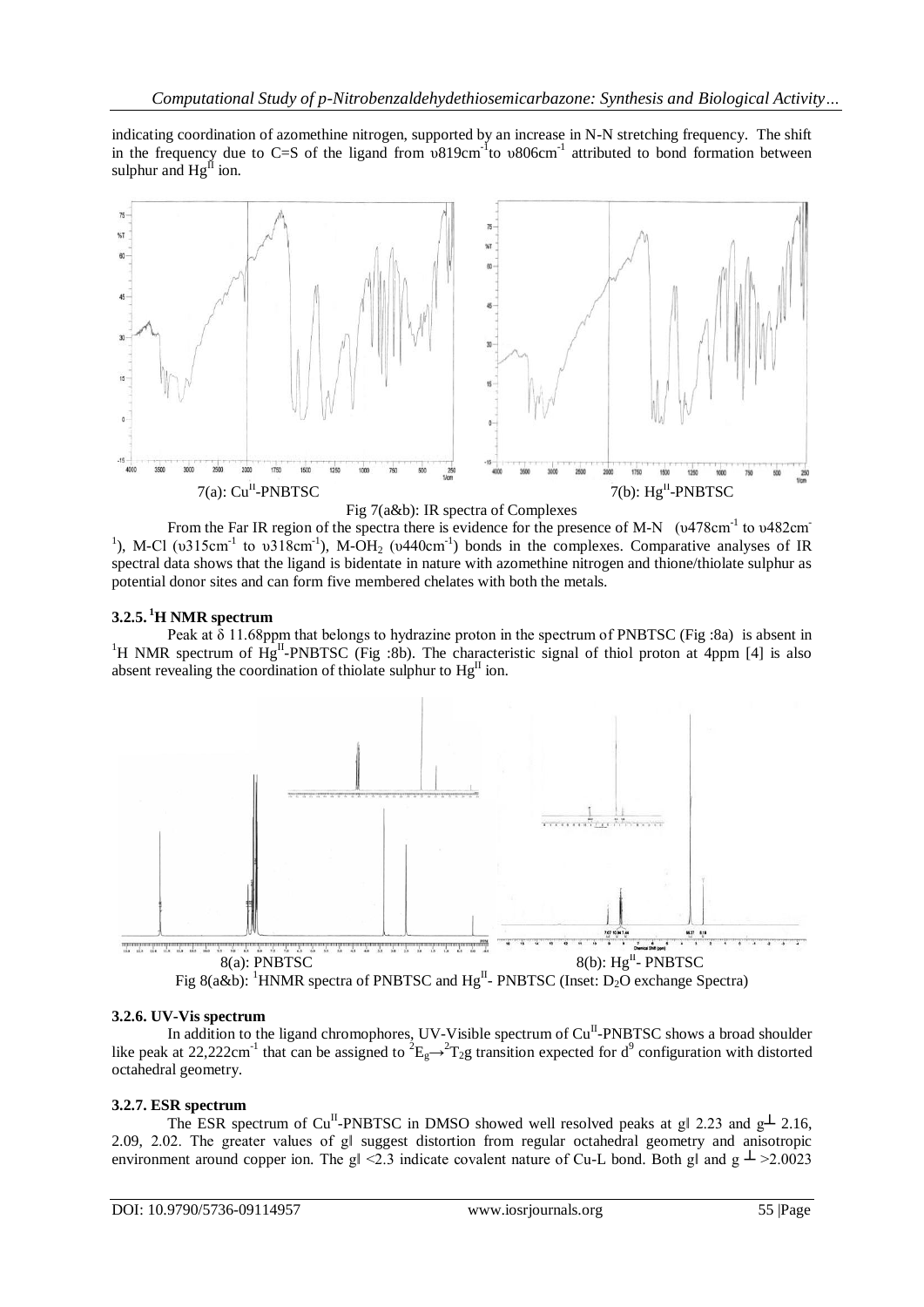signify the presence of unpaired electron in  $d_{x2-y2}$  orbital of the Cu<sup>II</sup> ion. Axial symmetry parameter G<4 was due to exchange interaction between metal centers of polycrystalline compound [21].

#### **3.2.8. Magnetic Susceptibility Measurements**

The Cu<sup>II</sup>-PNBTSC possesses a magnetic moments 1.64 B.M. corresponding to one unpaired electron indicating the distorted octahedral geometry.

 From the investigations of spectro-analytical data, the structures for the metal complexes of PNBTSC are tentatively predicted (Fig: 9a&b).



Fig 9 (a&b): Proposed structures of complexes

#### **3.3. Biological Activity**

Activity of PNBTSC and its complexes have been tested on both gram positive and gram negative bacteria. The ligand PNBTSC does not possess antibacterial activity. Cu<sup>II</sup>-PNBTSC is active against Staphylococcus, Bacillus and Klebsiella where as Hg<sup>II</sup>- PNBTSC is found to inhibit the growth of all the bacteria under study. This can be attributed to the chelating capacity of the metal to ligand. Metal atom partially shares its positive charge with the donor atoms of the ligand. This leads to delocalization of  $\pi$  electron cloud over the chelating ring. Due to this the lipophilic character of the metal gets enhanced and favours its permeability into bacterial cell membranes and inhibits the growth of the bacteria. The zone of inhibition of the ligand and its complexes is given Table 7.

| <b>Tublet</b> 7 That Bucterian Referred of Hamilton completion |                                            |      |                 |                |  |  |  |  |
|----------------------------------------------------------------|--------------------------------------------|------|-----------------|----------------|--|--|--|--|
| S.No                                                           | Staphylococcus E. coli Bacillus Klebsiella |      |                 |                |  |  |  |  |
| <b>PNBTSC</b>                                                  |                                            |      |                 |                |  |  |  |  |
| $CuII$ - PNBTSC                                                | 8 mm                                       |      | $12 \text{ mm}$ | $6 \text{ mm}$ |  |  |  |  |
| $HgH$ - PNBTSC 12 mm                                           |                                            | 8 mm | $15 \text{ mm}$ | mm             |  |  |  |  |
|                                                                |                                            |      |                 |                |  |  |  |  |

**Table: 7** Anti Bacterial Activity of ligand and complexes

#### **IV. Conclusion**

Energy parameters from computational calculations show possible coexistence of thione and thiol forms. In Electrostatic potential, total spin and total charge density maps, nitrogen atoms with imine linkages indicate negative ESP, hence more susceptible to electrophilic attack by a suitable agent. Energy gap between HOMO and LUMO proved stability and hardness of the molecule. Comparison of theoretical IR spectral data with experimental data showed that PM3 semi-empirical calculations give more acceptable correlation. OSAR properties generated show good penetrating capacity of the ligand into cell membrane. Spectral characterization indicate that PNBTSC is a bidentate ligand forming distorted octahedral complexes with copper(II) and mercury(II) ions in 1:1 (M:L) composition. Both the complexes show good antibacterial activity against gram positive and gram negative bacteria with a promising future of these complexes in medicinal field.

#### **Acknowledgements**

The authors thank School of Chemistry and CIL, University of Hyderabad for providing ESR spectra, Dept. of Microbiology, UCS, Osmania University for antibacterial studies.